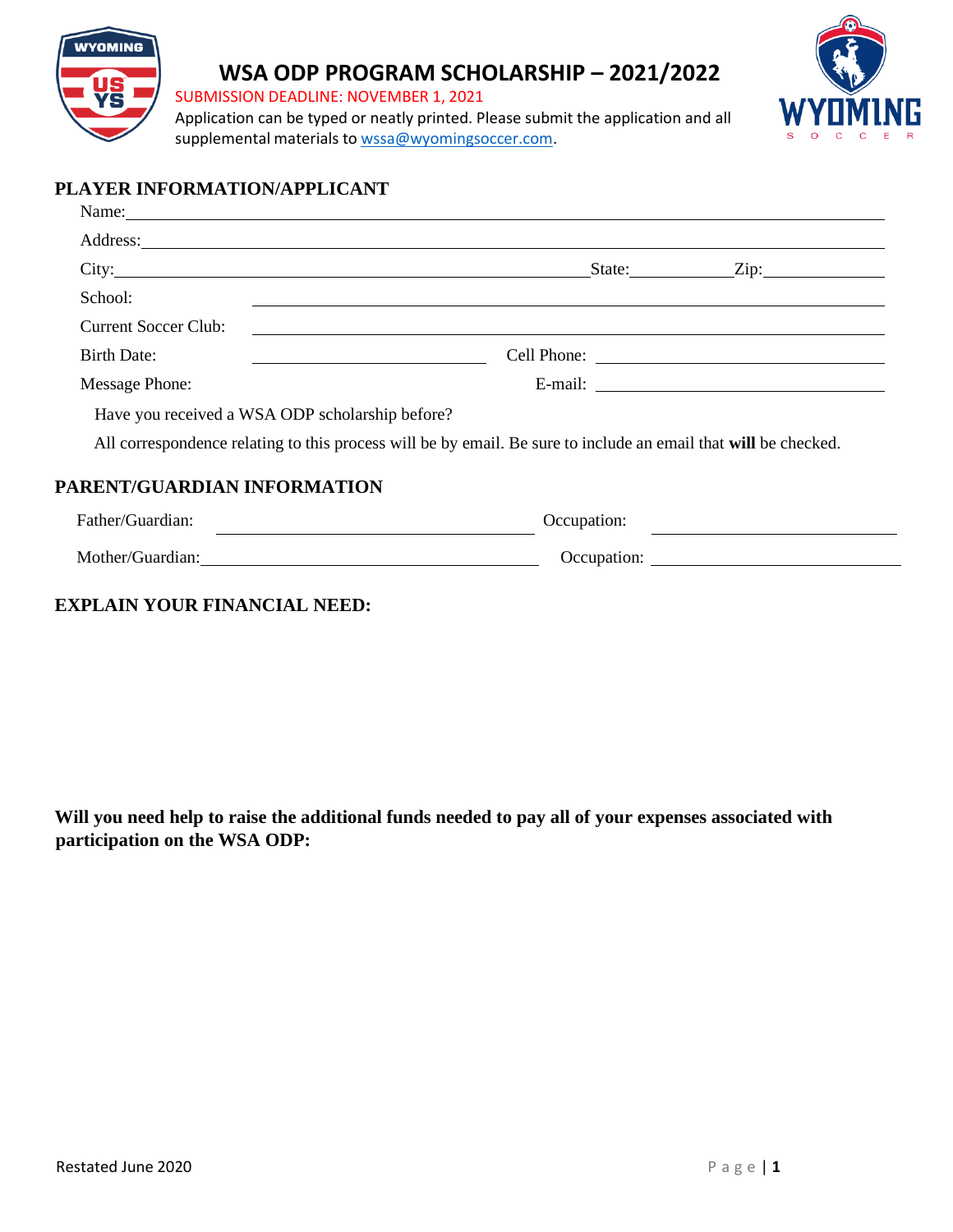

# **WSA ODP PROGRAM SCHOLARSHIP – 2021/2022**

SUBMISSION DEADLINE: NOVEMBER 1, 2021



Application can be typed or neatly printed. Please submit the application and all supplemental materials to [wssa@wyomingsoccer.com.](file:///C:/Users/lhuls/Downloads/wssa@wyomingsoccer.com)

#### **List the coaches that have submitted letters of recommendation. A minimum of 1 (one) letter is required.** Be sure the letter includes the coach's opinion of your COACHABILITY, ATTITUDE and GENERAL PLAYING ABILITY.

| Name: | Phone: |  |
|-------|--------|--|
| Name: | Phone: |  |
| Name: | Phone: |  |

#### **Volunteer Expectations -** WSA ODP is a not for profit organization; therefore, it is the policy of WSA ODP to consider any and all applicants in the WSA ODP Scholarship program.

#### **This season I (parent/guardian) and/or the applicant can help with the following (check any that apply):**

| <b>Evaluations</b>     |  | <b>Fund Raising</b>                              |
|------------------------|--|--------------------------------------------------|
| Age/Team Administrator |  | West Region ODP Championships Team Administrator |
| Event Setup/Clean Up   |  | <b>Driving Players</b>                           |
| Other:                 |  |                                                  |

**Read & Initial -** WSA Olympic Development Program can only continue with the help of volunteers. Scholarship recipients and/or their families are expected to volunteer their time for the betterment of the program. It is each player/family's responsibility to seek out and volunteer during the year that a scholarship is awarded**.** Failure to meet volunteer expectations will disqualify the recipient from receiving scholarship money for the following ODP year**.** A player may re-apply after one year with the understanding that volunteer responsibilities will be met. **Initial here:**

### **List any community/extracurricular activities in which you participate:**

## **In addition to this application, please attach and submit the following supplemental information:**

A copy of your most recent report card.

A copy of your most recent school attendance record.

One (1) letter of recommendation from your current club soccer coach or previous ODP coach

*Failure to submit all required information can result in your application being ineligible for consideration.*